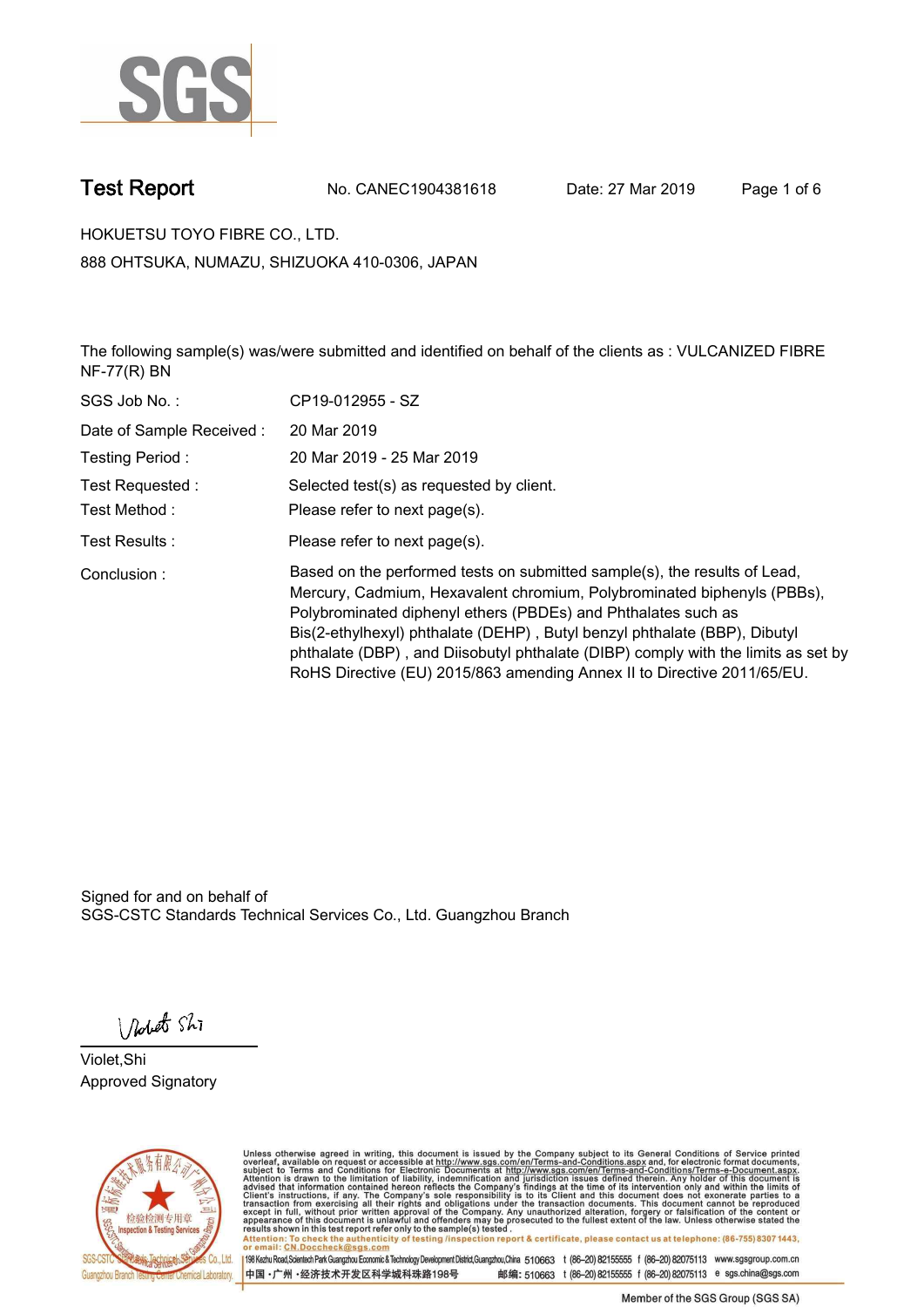

**Test Report. No. CANEC1904381618 Date: 27 Mar 2019. Page 2 of 6.**

**Test Results :.**

**Test Part Description :.**

| Specimen No.    | SGS Sample ID    | <b>Description</b> |  |
|-----------------|------------------|--------------------|--|
| SN <sub>1</sub> | CAN19-043816.013 | Red material       |  |

**Remarks :.(1) 1 mg/kg = 1 ppm = 0.0001%.**

**(2) MDL = Method Detection Limit.**

**(3) ND = Not Detected ( < MDL ).**

**(4) "-" = Not Regulated.**

### **RoHS Directive (EU) 2015/863 amending Annex II to Directive 2011/65/EU.**

**Test Method :. With reference to IEC 62321-4:2013+A1:2017, IEC 62321-5:2013, IEC 62321-7-2:2017 , IEC 62321-6:2015 and IEC 62321-8:2017, analyzed by ICP-OES , UV-Vis and GC-MS ..**

| Test Item(s)               | Limit                    | <u>Unit</u> | <b>MDL</b>               | 013       |
|----------------------------|--------------------------|-------------|--------------------------|-----------|
| Cadmium (Cd)               | 100                      | mg/kg       | 2                        | <b>ND</b> |
| Lead (Pb)                  | 1,000                    | mg/kg       | $\overline{c}$           | <b>ND</b> |
| Mercury (Hg)               | 1,000                    | mg/kg       | 2                        | <b>ND</b> |
| Hexavalent Chromium (CrVI) | 1,000                    | mg/kg       | 8                        | <b>ND</b> |
| Sum of PBBs                | 1,000                    | mg/kg       | $\overline{\phantom{a}}$ | <b>ND</b> |
| Monobromobiphenyl          |                          | mg/kg       | 5                        | <b>ND</b> |
| Dibromobiphenyl            | $\overline{\phantom{a}}$ | mg/kg       | 5                        | <b>ND</b> |
| Tribromobiphenyl           | $\overline{\phantom{a}}$ | mg/kg       | 5                        | <b>ND</b> |
| Tetrabromobiphenyl         |                          | mg/kg       | 5                        | <b>ND</b> |
| Pentabromobiphenyl         | $\overline{\phantom{a}}$ | mg/kg       | 5                        | <b>ND</b> |
| Hexabromobiphenyl          |                          | mg/kg       | 5                        | <b>ND</b> |
| Heptabromobiphenyl         | $\overline{\phantom{a}}$ | mg/kg       | 5                        | <b>ND</b> |
| Octabromobiphenyl          | -                        | mg/kg       | 5                        | <b>ND</b> |
| Nonabromobiphenyl          |                          | mg/kg       | 5                        | <b>ND</b> |
| Decabromobiphenyl          |                          | mg/kg       | 5                        | <b>ND</b> |
| Sum of PBDEs               | 1,000                    | mg/kg       | -                        | <b>ND</b> |
| Monobromodiphenyl ether    |                          | mg/kg       | 5                        | <b>ND</b> |
| Dibromodiphenyl ether      | -                        | mg/kg       | 5                        | <b>ND</b> |
| Tribromodiphenyl ether     | $\overline{\phantom{a}}$ | mg/kg       | 5                        | <b>ND</b> |
| Tetrabromodiphenyl ether   |                          | mg/kg       | 5                        | <b>ND</b> |
| Pentabromodiphenyl ether   |                          | mg/kg       | 5                        | <b>ND</b> |
|                            |                          |             |                          |           |



Unless otherwise agreed in writing, this document is issued by the Company subject to its General Conditions of Service printed<br>overleaf, available on request or accessible at http://www.sgs.com/en/Terms-and-Conditions.asp Attention: To check the authenticity of testing /inspection report & certificate, please contact us at telephone: (86-755) 8307 1443,<br>Attention: To check the authenticity of testing /inspection report & certificate, please

198 Kezhu Road,Scientech Park Guangzhou Economic & Technology Development District,Guangzhou,China 510663 t (86-20) 82155555 f (86-20) 82075113 www.sgsgroup.com.cn 邮编: 510663 t (86-20) 82155555 f (86-20) 82075113 e sgs.china@sgs.com 中国·广州·经济技术开发区科学城科珠路198号

Member of the SGS Group (SGS SA)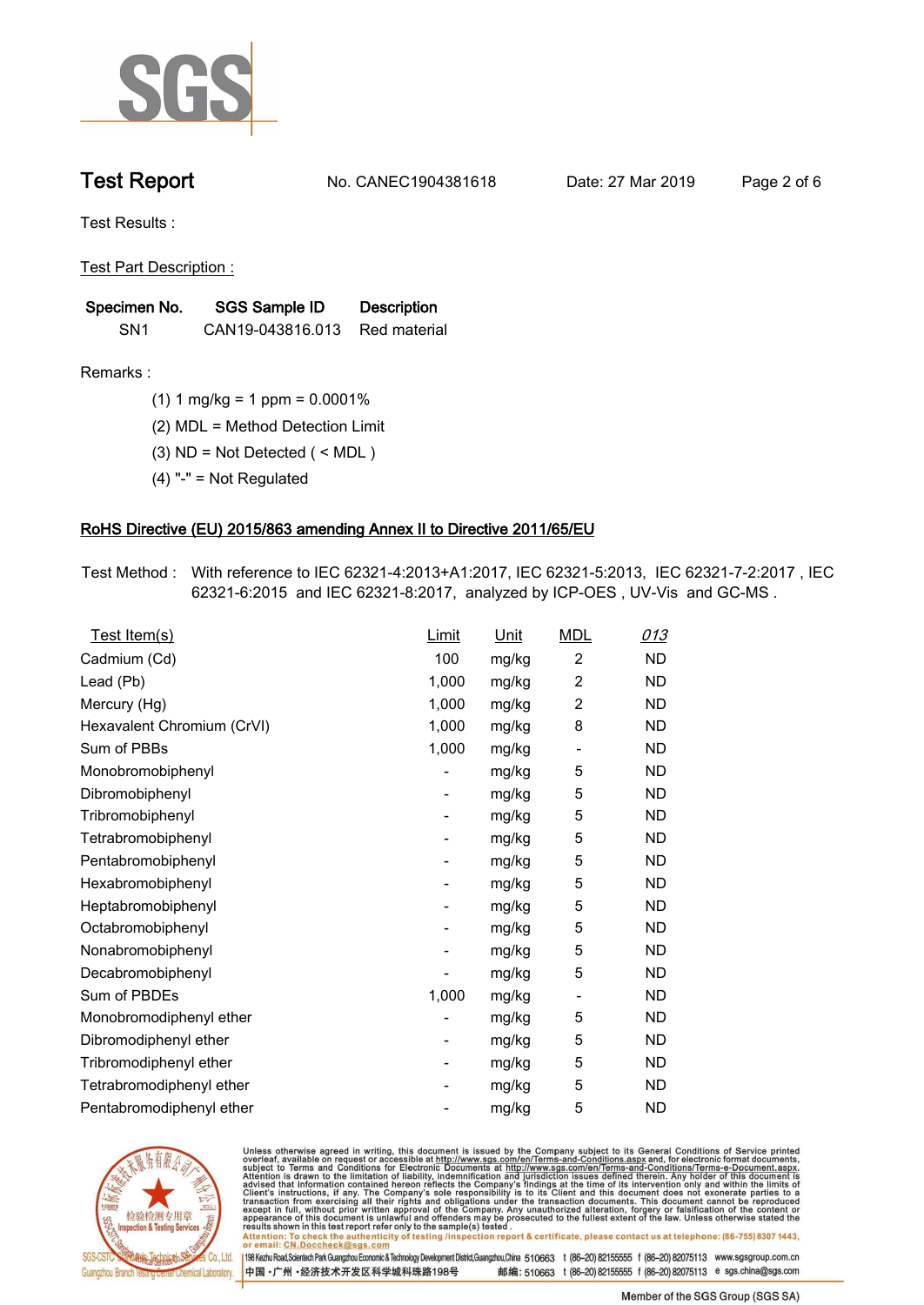

| <b>Test Report</b>                  | No. CANEC1904381618      |             |            | Date: 27 Mar 2019 | Page 3 of 6 |
|-------------------------------------|--------------------------|-------------|------------|-------------------|-------------|
| Test Item(s)                        | Limit                    | <u>Unit</u> | <b>MDL</b> | <u>013</u>        |             |
| Hexabromodiphenyl ether             | -                        | mg/kg       | 5          | ND.               |             |
| Heptabromodiphenyl ether            | -                        | mg/kg       | 5          | ND.               |             |
| Octabromodiphenyl ether             | ۰                        | mg/kg       | 5          | ND.               |             |
| Nonabromodiphenyl ether             | $\overline{\phantom{a}}$ | mg/kg       | 5          | ND.               |             |
| Decabromodiphenyl ether             | $\overline{\phantom{a}}$ | mg/kg       | 5          | ND.               |             |
| Dibutyl phthalate (DBP)             | 1.000                    | mg/kg       | 50         | ND.               |             |
| Butyl benzyl phthalate (BBP)        | 1.000                    | mg/kg       | 50         | ND                |             |
| Bis (2-ethylhexyl) phthalate (DEHP) | 1,000                    | mg/kg       | 50         | ND.               |             |
| Diisobutyl Phthalates (DIBP)        | 1.000                    | mg/kg       | 50         | <b>ND</b>         |             |

**Notes :.**

**(1) The maximum permissible limit is quoted from RoHS Directive (EU) 2015/863.IEC 62321 series is equivalent to EN 62321 series** 

**http://www.cenelec.eu/dyn/www/f?p=104:30:1742232870351101::::FSP\_ORG\_ID,FSP\_LANG\_ID:12586 37,25.**



Unless otherwise agreed in writing, this document is issued by the Company subject to its General Conditions of Service printed<br>overleaf, available on request or accessible at http://www.sgs.com/en/Terms-and-Conditions.asp Attention: To check the authenticity of testing /inspection report & certificate, please contact us at telephone: (86-755) 8307 1443,<br>Attention: To check the authenticity of testing /inspection report & certificate, please

198 Kezhu Road,Scientech Park Guangzhou Economic & Technology Development District,Guangzhou,China 510663 t (86-20) 82155555 f (86-20) 82075113 www.sgsgroup.com.cn 中国·广州·经济技术开发区科学城科珠路198号 邮编: 510663 t (86-20) 82155555 f (86-20) 82075113 e sgs.china@sgs.com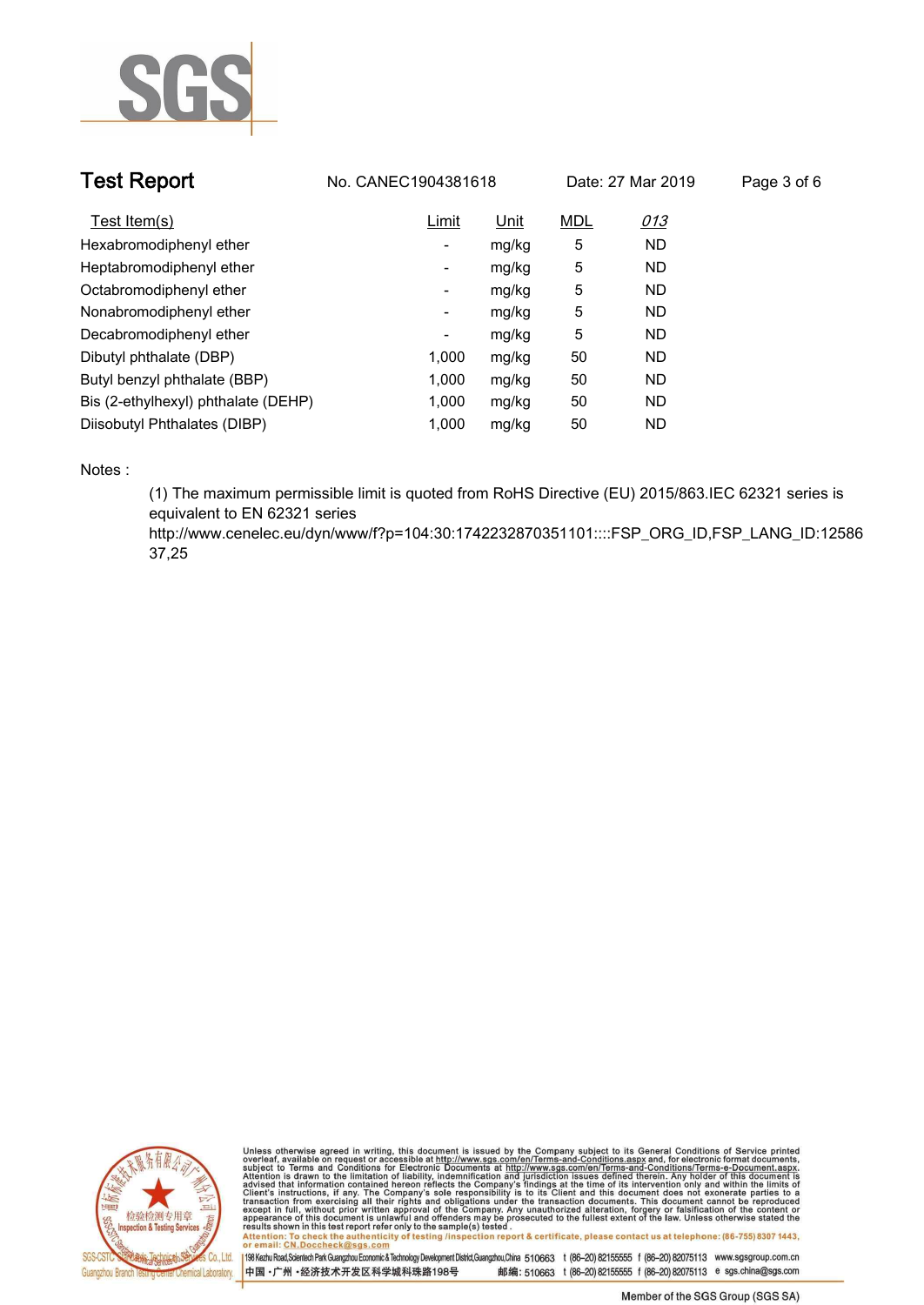

**Test Report. No. CANEC1904381618** Date: 27 Mar 2019 Page 4 of 6

## **ATTACHMENTS Pb/Cd/Hg/Cr6+/PBBs/PBDEs Testing Flow Chart**

**1) These samples were dissolved totally by pre-conditioning method according to below flow chart. (Cr6+ and PBBs/PBDEs test method excluded).**





Unless otherwise agreed in writing, this document is issued by the Company subject to its General Conditions of Service printed<br>overleaf, available on request or accessible at http://www.sgs.com/en/Terms-and-Conditions.asp

résults shown in this test report refer only to the sample(s) tésted .<br>Attention: To check the authenticity of testing /inspection report & certificate, please contact us at telephone: (86-755) 8307 1443,<br>or email: <u>CN.Doc</u>

198 Kezhu Road,Scientech Park Guangzhou Economic & Technology Development District,Guangzhou,China 510663 t (86-20) 82155555 f (86-20) 82075113 www.sgsgroup.com.cn 邮编: 510663 t (86-20) 82155555 f (86-20) 82075113 e sgs.china@sgs.com 中国·广州·经济技术开发区科学城科珠路198号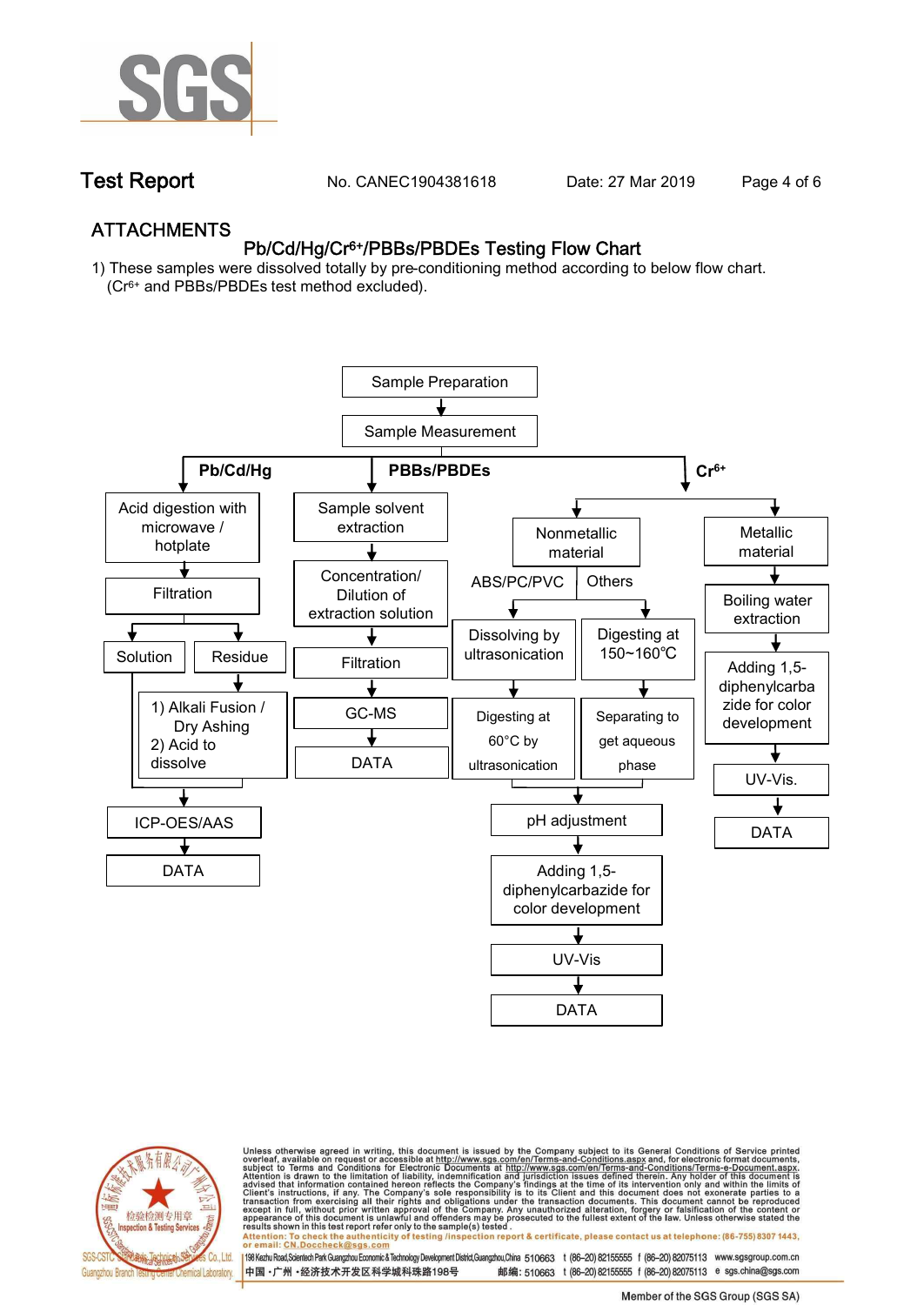

**Test Report. No. CANEC1904381618 Date: 27 Mar 2019. Page 5 of 6.**

# **ATTACHMENTS Phthalates Testing Flow Chart**





Unless otherwise agreed in writing, this document is issued by the Company subject to its General Conditions of Service printed<br>overleaf, available on request or accessible at http://www.sgs.com/en/Terms-and-Conditions.asp results shown in this test report refer only to the sample(s) tested .<br>Attention: To check the authenticity of testing /inspection report & certificate, please contact us at telephone: (86-755) 8307 1443,<br>or email: <u>CN.Doc</u>

198 Kezhu Road,Scientech Park Guangzhou Economic & Technology Development District,Guangzhou,China 510663 t (86-20) 82155555 f (86-20) 82075113 www.sgsgroup.com.cn 中国·广州·经济技术开发区科学城科珠路198号 邮编: 510663 t (86-20) 82155555 f (86-20) 82075113 e sgs.china@sgs.com